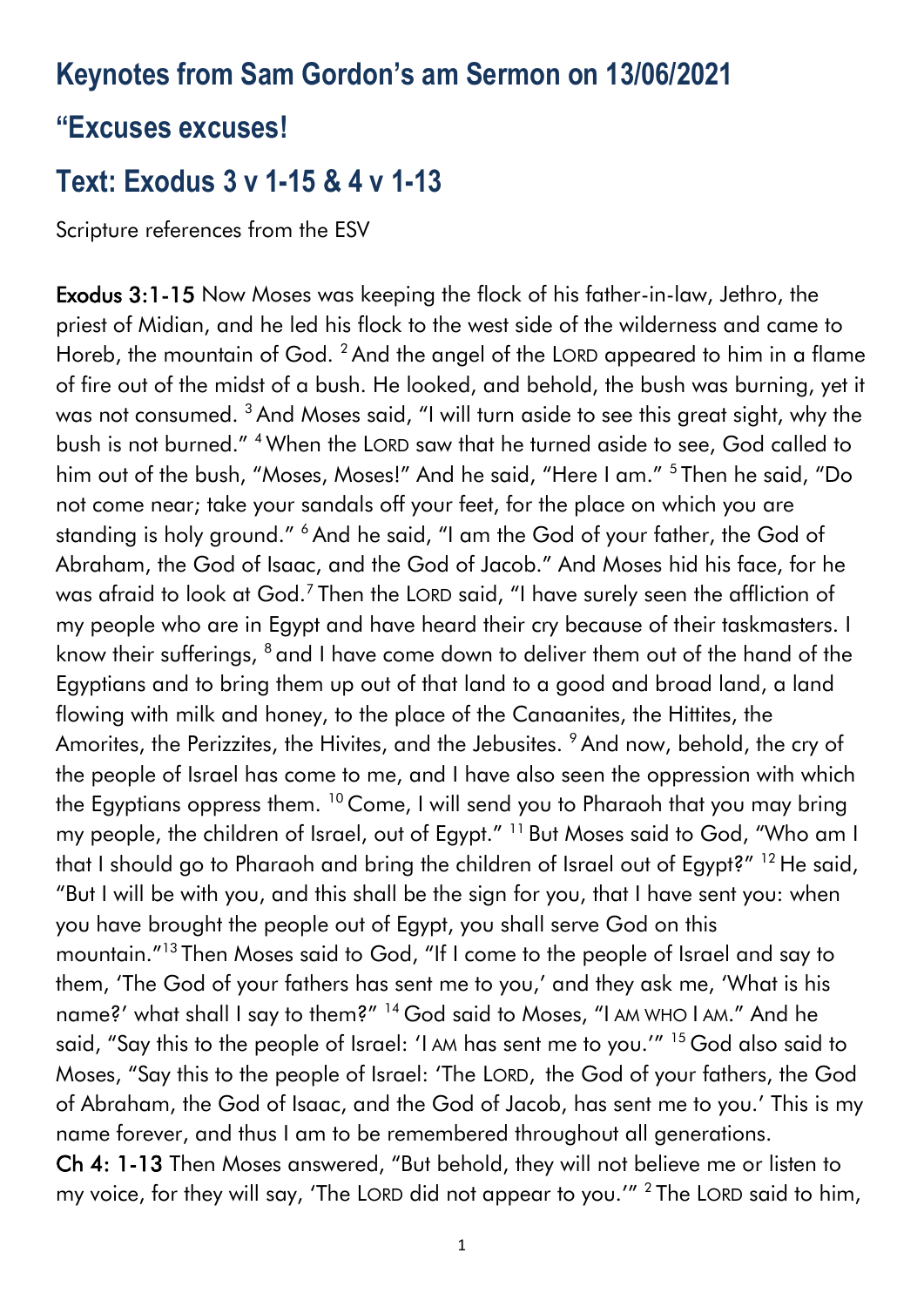"What is that in your hand?" He said, "A staff." <sup>3</sup> And he said, "Throw it on the ground." So he threw it on the ground, and it became a serpent, and Moses ran from it. <sup>4</sup> But the LORD said to Moses, "Put out your hand and catch it by the tail"—so he put out his hand and caught it, and it became a staff in his hand—<sup>5</sup> "that they may believe that the LORD, the God of their fathers, the God of Abraham, the God of Isaac, and the God of Jacob, has appeared to you." <sup>6</sup> Again, the LORD said to him, "Put your hand inside your cloak." And he put his hand inside his cloak, and when he took it out, behold, his hand was leprous like snow. <sup>7</sup> Then God said, "Put your hand back inside your cloak." So he put his hand back inside his cloak, and when he took it out, behold, it was restored like the rest of his flesh.  $8\,$  "If they will not believe you," God said, "or listen to the first sign, they may believe the latter sign. <sup>9</sup> If they will not believe even these two signs or listen to your voice, you shall take some water from the Nile and pour it on the dry ground, and the water that you shall take from the Nile will become blood on the dry ground." But Moses said to the LORD, "Oh, my Lord, I am not eloquent, either in the past or since you have spoken to your servant, but I am slow of speech and of tongue." <sup>11</sup> Then the LORD said to him, "Who has made man's mouth? Who makes him mute, or deaf, or seeing, or blind? Is it not I, the LORD? <sup>12</sup> Now therefore go, and I will be with your mouth and teach you what you shall speak." <sup>13</sup> But he said, "Oh, my Lord, please send someone else.

Moses' life can be split into three forty year time slots. He spent 40 years in a palace in Egypt as a scholar, 40 years in the desert as a shepherd, and then, at the age of 80 when most people are wanting to slow down and take it easy, God called him to spend 40 years as a saviour to the nation. He spent his last 40 years as a prophet, a man under God's anointing. Despite his foibles and weaknesses, Moses was a man who walked closely with his God, and who is spoken of in scripture as the meekest man on earth.

Moses is set before us as a man of faith (Hebrews 11:23-27 see p4) and as one who saw the invisible, chose the imperishable and did the impossible, showing what a little faith in a big God can do. What can we learn from this?

• God called Moses when he was 80, and Moses went out on the trail to do business for God. At this age, most people are looking to put their feet up and live a life of leisure but serving Jesus Christ is what counts for

eternity. World mission, or service in the local church, isn't just for the young. We all have a role to play, no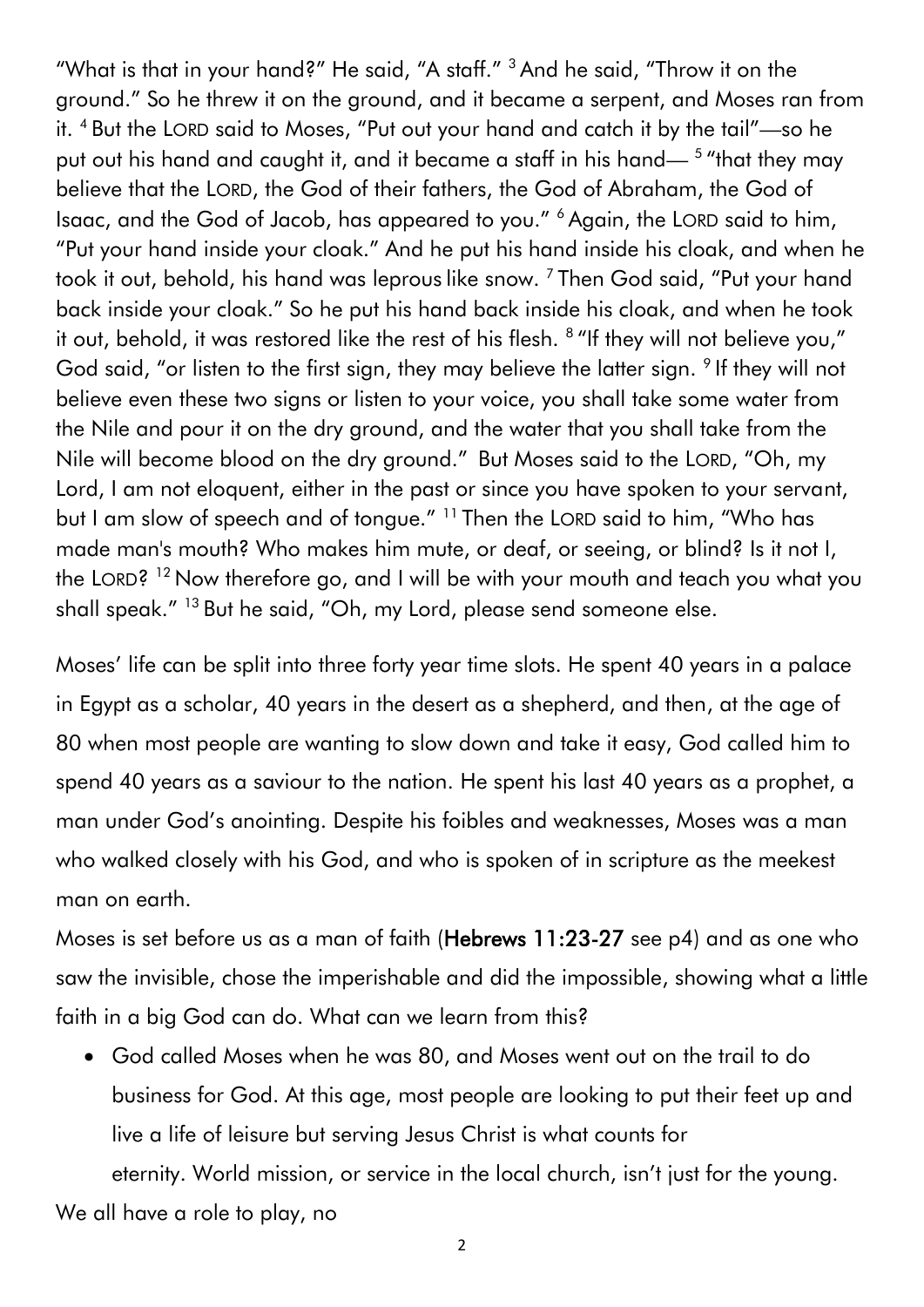matter what our age.

How did God's call work out in the life of Moses?

We are introduced to the God of Moses as the present tense God (v14). He is God of the here and now, not just of yesterday or tomorrow, a God of extravagant grace who:

- meets us where we are but takes us where he wants us to be
- takes us the way that we are but shapes us into the people he wants us to be
- specialises in restoring failures (**Exodus 2: 11-15** see p4)

### As far as God is concerned, failure is never final - he is the God of the second chance.

Moses was just having an ordinary shepherding day when he saw a bush on fire. (Ex 3:1-3). His attention was captured and then God called to him out of the bush (3:4). In all our work for God, what matters is what we are, rather than what we do. God is not so much interested in our ability as in our availability. The God who spoke to Moses is also speaking to us now.

The message from the bush is a call to:

• holiness (3:2) – fire is always a symbol of the holiness of God. Hebrews 12:29 tells us that our God is a

 consuming fire. If we want to serve the Lord, then all that is worthless and unholy must be consumed in the

divine flame. We are commanded to be holy (1Peter 1:16 it is written, "You shall be holy, for I am holy.").

• graciousness  $(3:2)$  – the bush referred to was the despised thorn bush of the desert, yet God was prepared to reveal himself through it. It was a picture of how God purposed in grace to work in and through his servant. It was out of the bush that God revealed his heart for his people, seeing their affliction and hearing their cries. He identified with their sorrows as Moses needed to. Such ministry takes grace.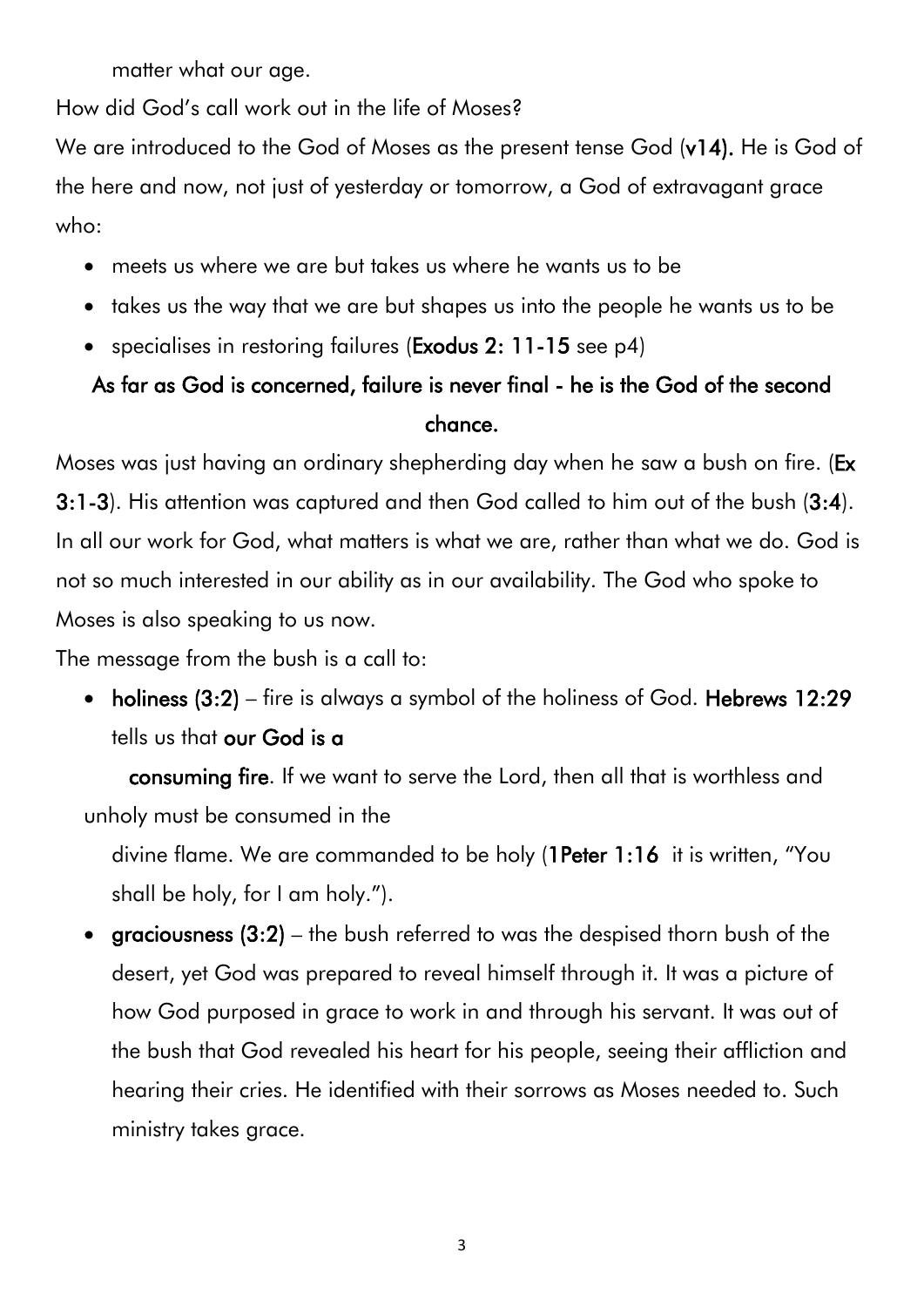• faithfulness (3:2) – the bush was not consumed. God revealed himself to be the God of Abraham, Isaac and Jacob (3:6). The God of Moses' fathers would be his God, and our God too.

This was a summons from heaven for Moses. He was confronted with the awesome majesty of God, and was understandably afraid, hiding his face (3:6). The Lord told him exactly what he wanted him to do. Moses was to bring his people out of their bondage in the land of Egypt. Moses did not respond well to what God is asking of him. He gave one excuse after another, but they are excuses we all too often use ourselves.

- a) He felt inferior (v11). He saw himself as an insignificant shepherd, but God gave him the assurance of his presence (v12). In the Great Commission, we have this assurance too. We need not worry because the Lord is on our side.
- b) He thought he wouldn't have all the answers (v13). He felt out of his depth. God told him that he would have God as his portion – all that God is would be his (w14-15). The God who brought something out of nothing is able to equip him and enable him for the task. Jehovah Jireh, the God who is enough, would be more than a match for all his fears.
- c) He is afraid of rejection (4:1). He has a fear of being ridiculed. God reminds him of his amazing power (4:2-7). Our God is able to do anything, in fact immeasurably more than we can ask or imagine (Eph 3: 20 see p4)
- d) He felt inadequate (4:10) He reckoned he had no natural talent in public speaking. God told him he would meet his deepest needs (4:11-12). Moses did not need a course in oratory skill – he just needed to trust in the Lord's ability. God would do what was needed to make Moses an effective servant.
- e) He thought he was the wrong person (4:13) He really didn't want to go back to Egypt. Effectively, he was saying (like Jonah) I won't go. God doesn't take no for an answer – Moses is his choice for this task, but he sent Aaron with him, something Moses came to regret further down the line.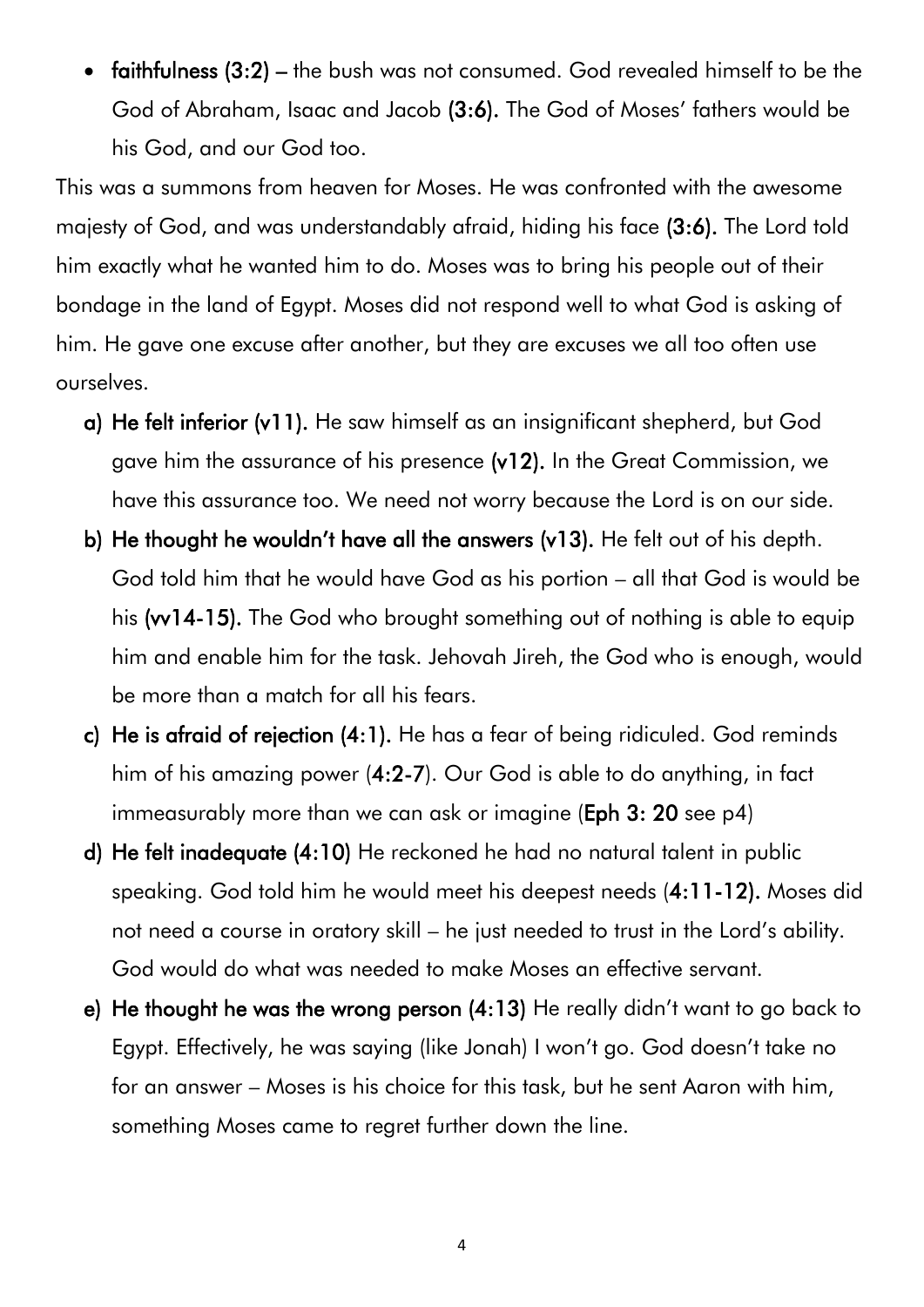God's way may not be the easy way but it is always the best way. Moses tried to get out of what God called him to do. His initial response was much like ours often is. We say 'Lord, here I am – send someone else!'

#### Has God been speaking to you about doing something more for him? Has your response been excuses, excuses?

When we say yes to the call of God in our life, there are three characteristics that should mark our decision.

- 1. We will be absolutely certain that it is God's voice we have heard, not just something we want to do.
- 2. We will have a daring confidence in God's power, because we step out in faith, depending entirely upon him
- 3. We will find immense comfort in his plan. There is no point in us resisting or even trying to alter God's plan for our lives as Moses and Jonah showed – his way not the easy way but it is the best way because the Lord is good.

### The great I Am is still with us and calling all of us to follow him, to serve him, to prove him, to walk with him and to impact our world for him.

God is calling us out of our comfort zone, asking us to leave the familiar behind us and move out and onwards. He wants us to trust him and launch out, taking a risk. The Lord loves to lead his people into places where they have never been before. In the words of a hymn by Noel Grant:

Above thine own ambitions here another voice is sounding clear;

It is the call of God to thee: O leave thy all, and follow Me!

The price is high, severe the test for those who would enjoy God's best;

Surrender all, then take the road with those who will go through with God.

God uses people just like Moses, in one sense a misfit, but representative of the kind of people God calls to serve in the local church and the local community. God picks us up and dusts us down, sending us out to serve his people.

He calls us to go beyond the boundaries of our safety net – no more excuses. They have all been used already!

5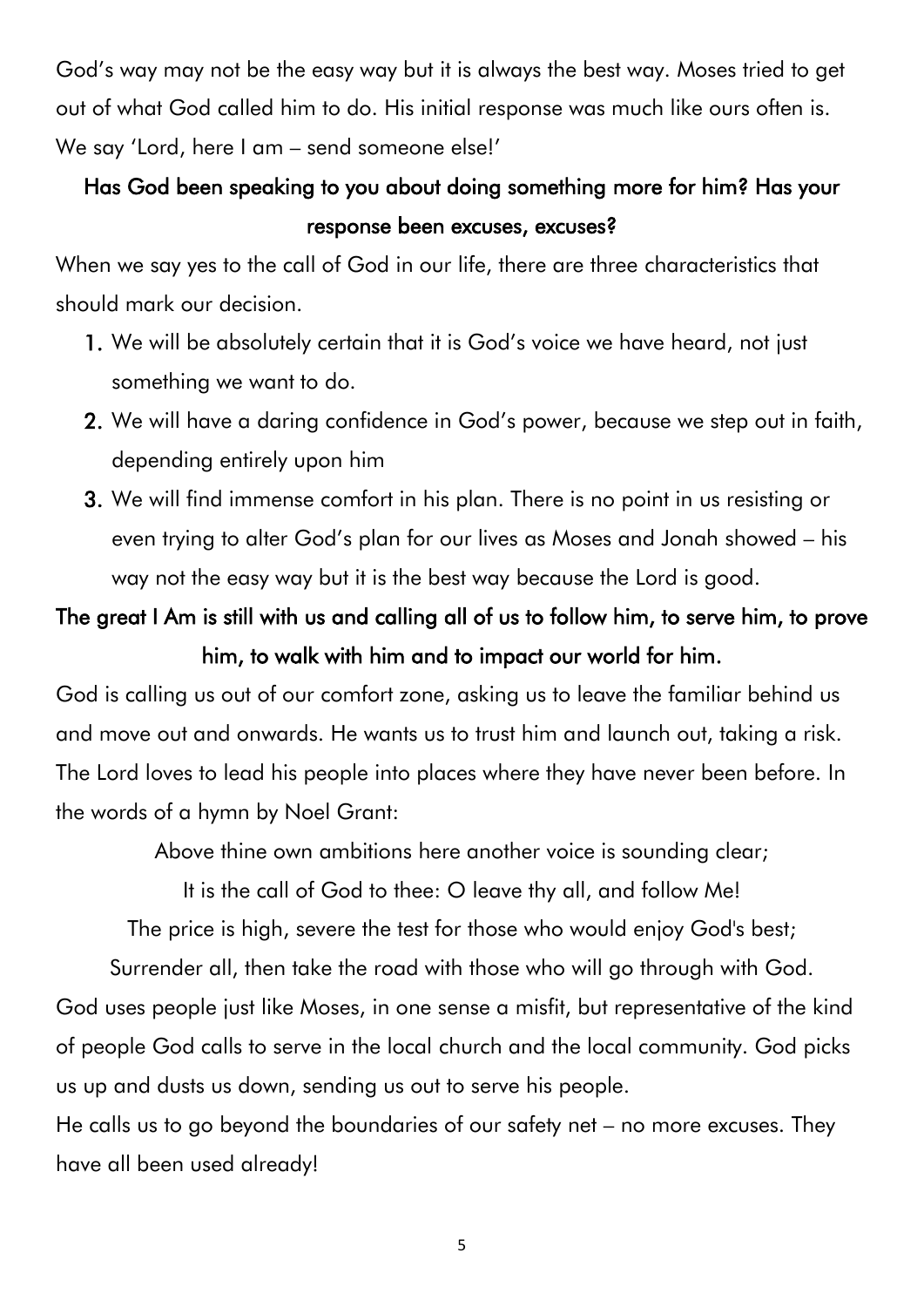| Abraham was old                    | Jacob was insecure             | Leah was     |
|------------------------------------|--------------------------------|--------------|
| unattractive                       |                                |              |
| Joseph was abused                  | Moses stuttered                | Gideon was   |
| poor                               |                                |              |
| Samson was co-dependent            | Rahab was immoral              | David had an |
| affair and family problems         |                                |              |
| Elijah was suicidal                | Jeremiah was depressed         | Jonah was    |
| reluctant                          |                                |              |
| Naomi was a widow                  | John the Baptist was eccentric | Peter was    |
| impulsive and hot-tempered         |                                |              |
| Martha worried a lot               | Zacchaeus was unpopular        | The          |
| Samaritan woman had several failed |                                |              |
| marriages                          |                                |              |
| Thomas had doubts                  | Paul had poor health           | Timothy was  |
| hyper- sensitive                   |                                |              |

They were a bunch of misfits but God used them all. It doesn't matter what is in our CV, or what baggage we carry.

That is why we have this treasure in jars of clay. That is where God excels. Once he has cleaned us up, he makes each one of us a channel of blessing.

So when God calls you today, the best thing you can do is to follow – no excuses!

Hebrews 11:23-28 By faith Moses, when he was born, was hidden for three months by his parents, because they saw that the child was beautiful, and they were not afraid of the king's edict. <sup>24</sup> By faith Moses, when he was grown up, refused to be called the son of Pharaoh's daughter, <sup>25</sup> choosing rather to be mistreated with the people of God than to enjoy the fleeting pleasures of sin. <sup>26</sup> He considered the reproach of Christ greater wealth than the treasures of Egypt, for he was looking to the reward. <sup>27</sup> By faith he left Egypt, not being afraid of the anger of the king, for he